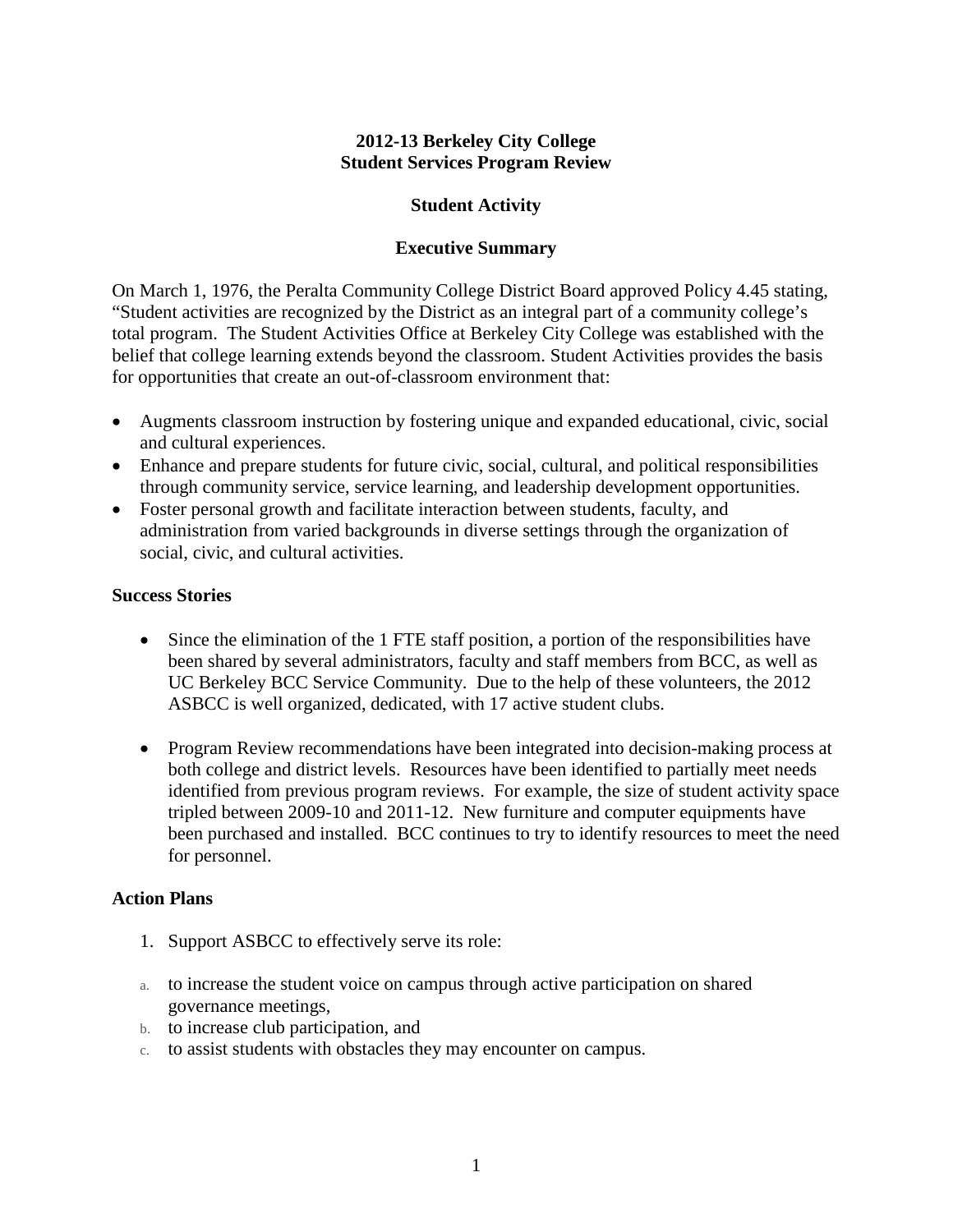- 2. Advise ASBCC and clubs to follow constitutions, by-laws, and PCCD policy and procedures.
- 3. Conduct student elections annually to ensure the continuation of the Associated Students, and student club activities.

# **Program Needs**

Personnel: 1 FTE Faculty/Staff Advisor

## **Introduction**

Student success is the primary goal of Berkeley City College (BCC), as is 'transforming lives." Student Activities at BCC, including Associate Students (ASBCC), student clubs, and other student initiated activities on and off campus, have been supporting students to better their learning through engaging in activities and events outside of the traditional classroom. It is an information and resource center as well as the hub for student leadership, community service and recreational and cultural programming.

The primary objective of program review is to assure the quality of the PCCD Student Activities program, one that reflects student needs and encourages student success. It is a systematic process for the collection, analysis and interpretation of data concerning a program and its services. Recommendations for Student Activity Program will continue to be linked and incorporated into the unit's planning process, and decisions concerning schedule proposals, services changes, budget development, and hiring practices.

Student Activities program review will be completed every three years. Program review is designed to support and complement the completion of annual plans required of each unit.

The Programs reviews for Student Activities will continue to be completed on the same cycle as the program review for all programs and support services.

## **Program Review Narrative**

## **I. Background Information**

The Mission of the Office of Student Activities is to provide and support quality student life services with an appreciation for diversity by empowering students to achieve their academic, career, and personal goals through the promotion of opportunities and experiences beyond the classroom that encourage learning and student success student life on campus.

**History:** On March 1, 1976, the Peralta Community College District Board approved Policy 4.45 stating, "Student activities are recognized by the District as an integral part of a community college's total program. The President of each college is authorized to provide adequate facilities, to allow time for individuals and groups to participate in such activities during their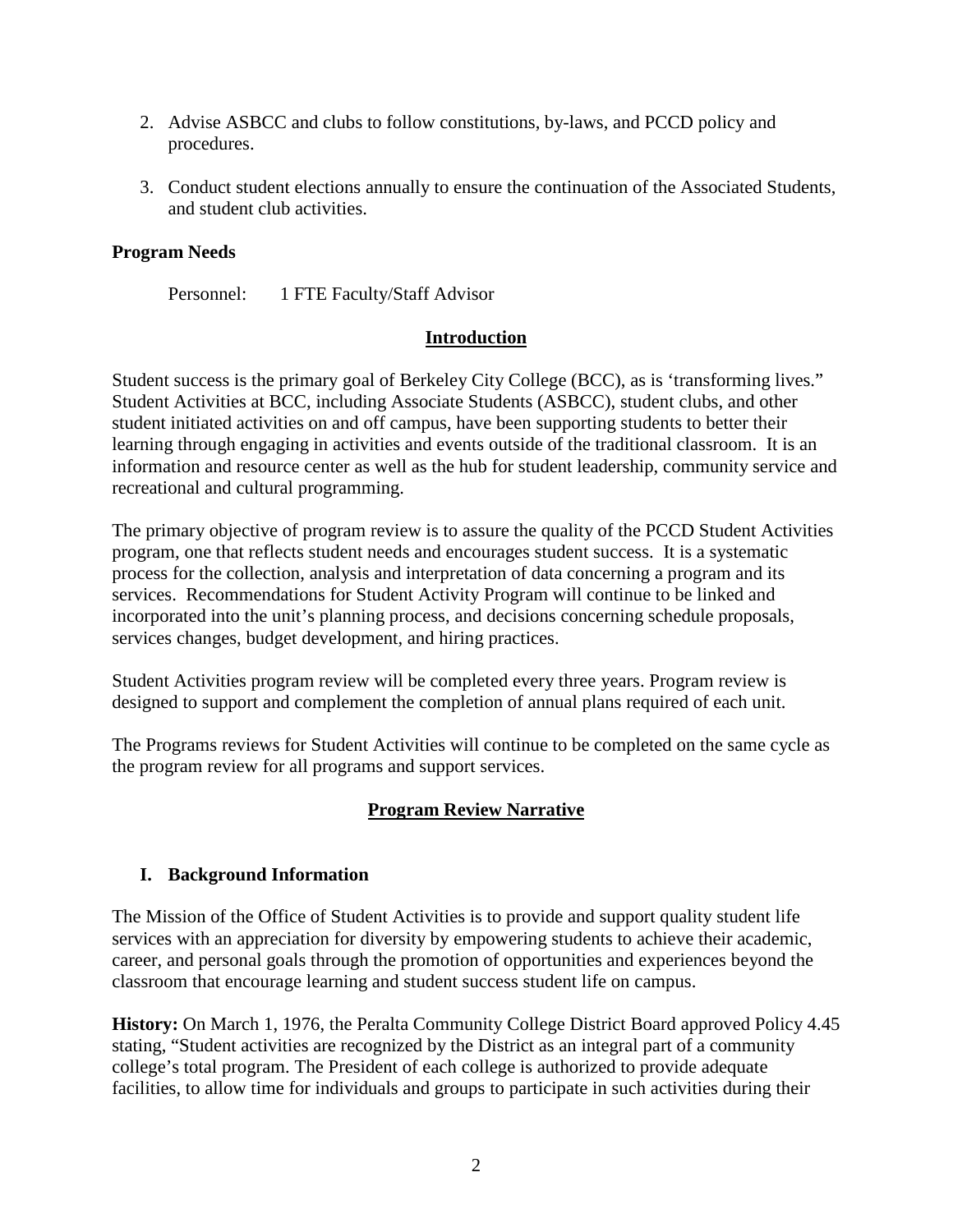regular schedules, and to provide staff assistance for planning and supervision of these activities."

Section 1 states, "an official organization of the student body may be established at each College subject to the approval, control, and regulations of the Board of Trustees." Section 2 states, "All student activities conducted by the College groups shall comply with State statutes, District and College regulations. These activities shall be conducted with the approval of the College Administration."

Stemming from the language set forth in Board Policy 4.45, the Student Activities Office at Berkeley City College was established with the belief that college learning extends beyond the classroom. Student Activities provides the basis for opportunities that create an out-of-classroom environment that:

- Augments classroom instruction by fostering unique and expanded educational, civic, social and cultural experiences.
- Enhance and prepare students for future civic, social, cultural, and political responsibilities through community service, service learning, and leadership development opportunities.
- Foster personal growth and facilitate interaction between students, faculty, and administration from varied backgrounds in diverse settings through the organization of social, civic, and cultural activities.

The Office of Student Activities was established under the direction of the Vice President of Student Services in 2005 preceding the name and campus transfer of Vista Community College to Berkeley City College in 2006. Program facilities were located on the  $5<sup>th</sup>$  Floor in Room 511. In 2010-11, due to the demand for more space for student activities, room 51 and 57 have been designated specifically for the use of ASBCC and club activities. In addition, student initiated events have been taken place off campus, and on campus in classrooms, auditorium, atrium, and student lounge.

**Description of Program and Services**: Over the last three years, over 11,000 students (unduplicated headcounts) enrolled at BCC annually, while student body continues to be diversified. Student Activities, which includes the Associated Students of Berkeley City College (ASBCC) and campus clubs, is the cradle for campus life programming. It is an information and resource center as well as the hub for student leadership, community service and recreational and cultural programming.

Information regarding ASBCC and student clubs can be found at http://www.berkeleycitycollege.edu/wp/asbcc/.

B. Describe your current resources.

**Staff Profile – N/A:** The Office of Student Activities' 1.0 FTE Program Specialist position was eliminated since July 2010.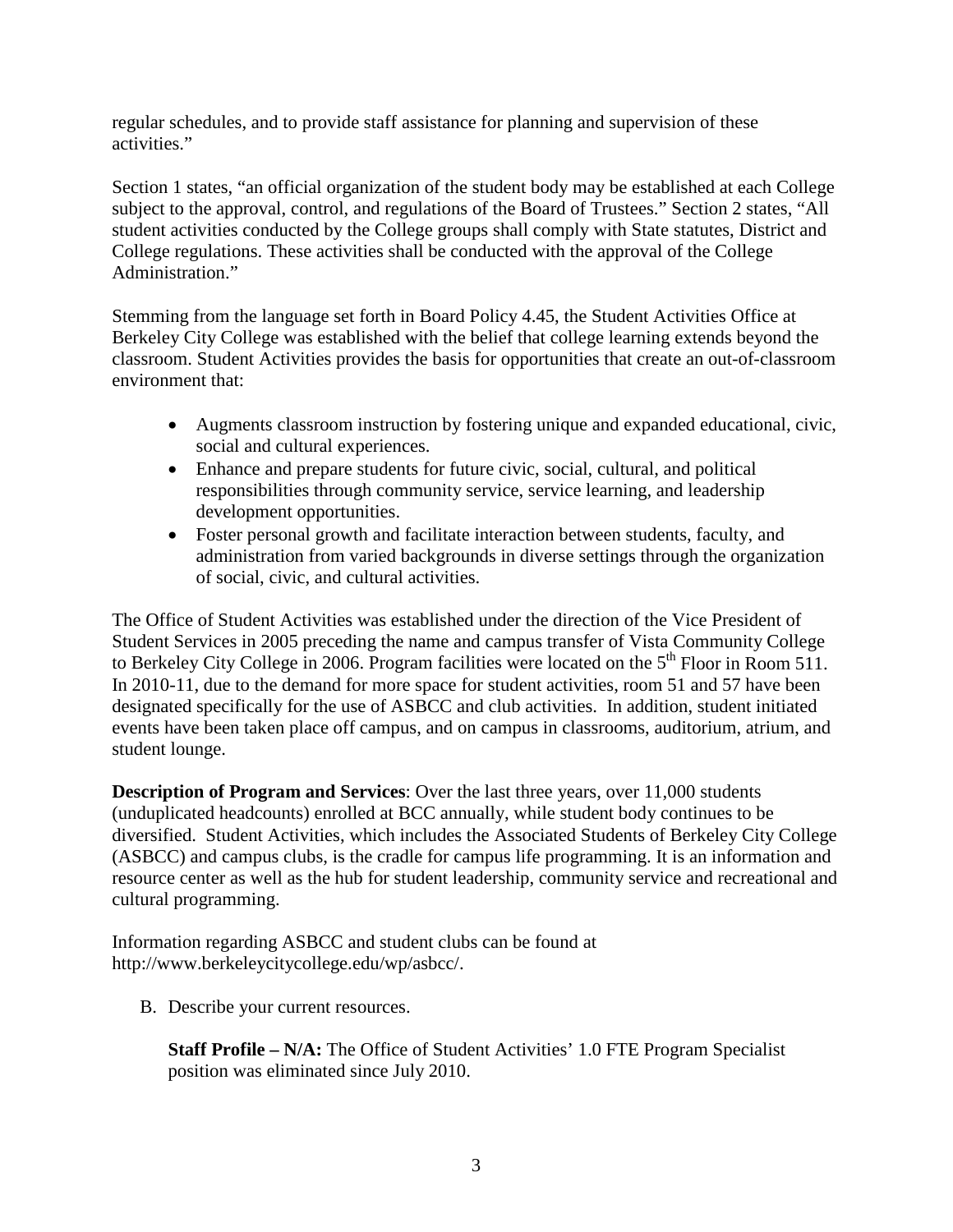C. Provide your program goals and show how they are measured.

Student success is the primary goal of BCC, as is 'transforming lives." The Office of Student Activities has supported students to better them through learning how to engage in activities and events outside of the traditional classroom to promote student life on campus.

Nonetheless, due to budget cut, Student Activities is one of the programs that have experienced a significantly negative impact. The only one staff position was cut. Thus, SLO/SAO is not developed; assessment tool has not been determined and measured.

## **II. Student Demographics of Those Using Your**

**Services** (by numbers)

A. Who do you serve?

**Student Profile:** The Office of Student Activities serves all students on campus who express an interest in leadership, campus activities and events.

### **IV. Program Effectiveness**

Since the elimination of the 1 FTE staff position, a portion of the responsibilities have been shared by several administrators, faculty and staff members from BCC, as well as UC Berkeley BCC Service Community. Due to the help of these volunteers, both ASBCC and student club activities continued. The 2012 ASBCC is well organized, dedicated, with 17 active student clubs. The experiences have enriched student participants' skills as they relate to planning, developing, promoting, leading, and implementing activities and events. Students have improved their advocating skills via participation in shared governance, state-wide community college initiatives, demonstrating and creating awareness to their peers.

Student Services program review process has reached the Sustainable Continuous Quality Improvement Level at BCC. Student Activity has been part of the unit plan, program review, and administrative review. Dialogue has been on-going, and information is disseminated during meetings and on the BCC website:

[http://www.berkeleycitycollege.edu/wp/student\\_service\\_programs/berkeley-city-college](http://www.berkeleycitycollege.edu/wp/student_service_programs/berkeley-city-college-program-review-summary/)[program-review-summary/.](http://www.berkeleycitycollege.edu/wp/student_service_programs/berkeley-city-college-program-review-summary/)

#### **V. Service Area Outcomes**

**N/A**

## **VI. ACTION PLAN:**

- Support ASBCC to effectively serve its role:
	- a) to increase the student voice on campus through active participation on shared governance meetings,